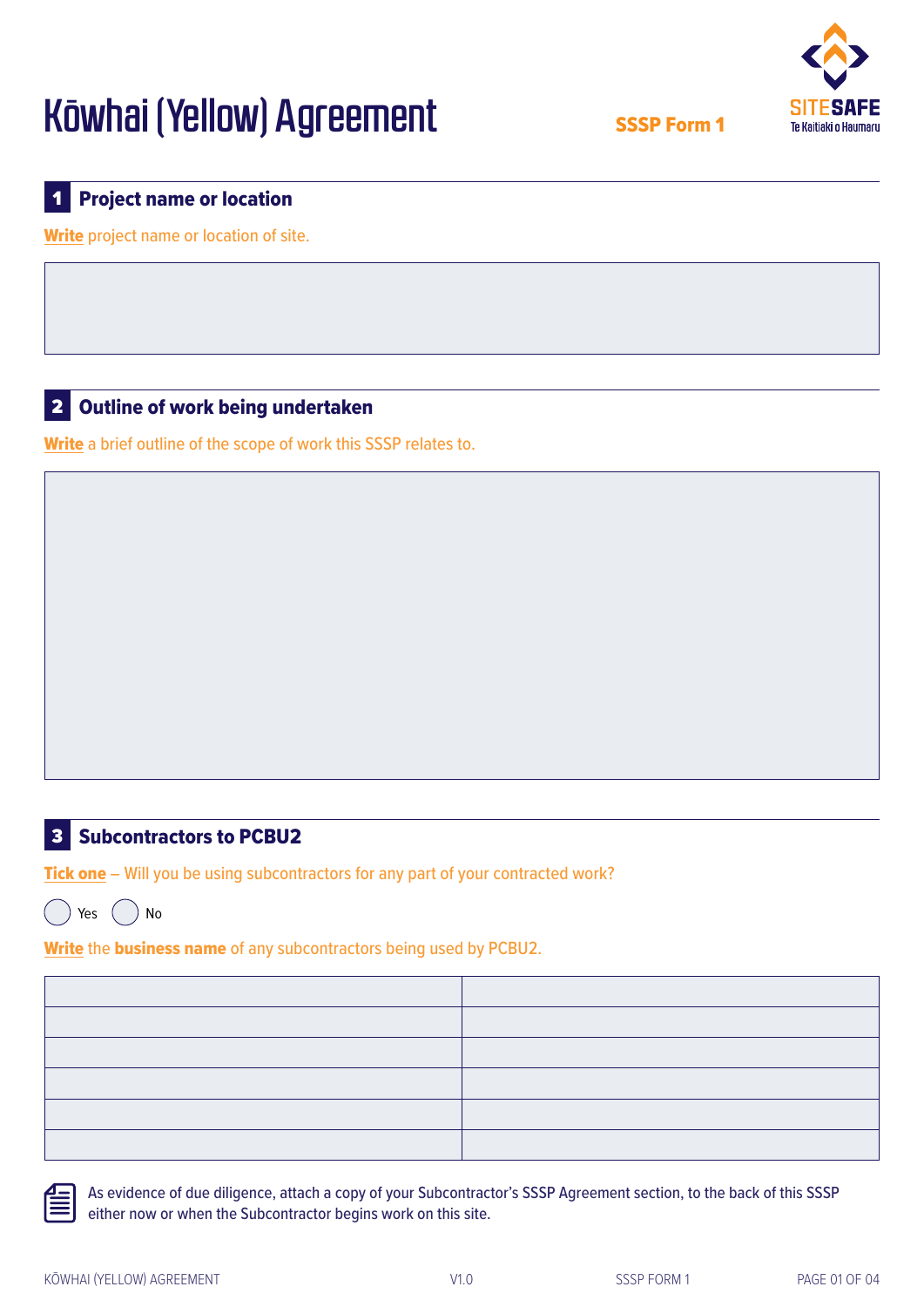

SSSP Form 1

#### Significantly Hazardous Activities review 4

Review this list and tick those that are applicable to your activities.

| Excavations more than 1m deep                                         | Working at heights over 5m                                                                  |  |  |  |
|-----------------------------------------------------------------------|---------------------------------------------------------------------------------------------|--|--|--|
| Structural demolition                                                 | Height activities requiring use of harness                                                  |  |  |  |
| Structural propping & false-works                                     | Asbestos related activities                                                                 |  |  |  |
| <b>Crane lifts</b>                                                    | Tower crane erection/dismantling                                                            |  |  |  |
| Confined space entry                                                  | Live electrical work                                                                        |  |  |  |
| Possibility of tools/materials falling from height                    | Work creating, removing or adjacent to penetrations or openings with<br>a fall hazard       |  |  |  |
| Generation of silica dust                                             | Generation of wood dust                                                                     |  |  |  |
| Use of products/machinery requiring spill control                     | Use of highly toxic, eco-toxic, flammable or explosive products,<br>substances or materials |  |  |  |
| Hot-works, including activities that generate sparks                  | Lead paint removal or coating                                                               |  |  |  |
| MEWP use (any type)                                                   | Work over or adjacent to deep water or other fluids                                         |  |  |  |
| Operation of heavy plant & machinery                                  | Exposure to processes, equipment or power tools that create vibration                       |  |  |  |
| Concrete pumping                                                      | Close approach to above or underground services                                             |  |  |  |
| Generation of noise in excess of 85dB                                 | Use of supplied breathing air                                                               |  |  |  |
| Direct drive nailgun use                                              | Isolated workers                                                                            |  |  |  |
| Use of combustion engine in enclosed space                            | Inexperienced workers or workers of unknown skillset/background                             |  |  |  |
| Activities or processes that could effect the public or other workers | Activities or processes which could have an environmental impact                            |  |  |  |
| Activities that create risks to eyes, hands or head                   | Creation of slip, trip, fall hazards                                                        |  |  |  |
| Truck loading and unloading                                           | Work from a swinging-stage or BMU                                                           |  |  |  |
| Work undertaken on steep slopes                                       | Use and/or storage of hazardous products, substances or materials                           |  |  |  |
| Manual handling of heavy or repetitive loads                          | Other                                                                                       |  |  |  |

### Record the ticked items in your Hazard / Risk Register.

- Do not record non-significant hazards in the Hazard/Risk Register.
- This list is not exhaustive. You may record other significant hazards that are not on this list.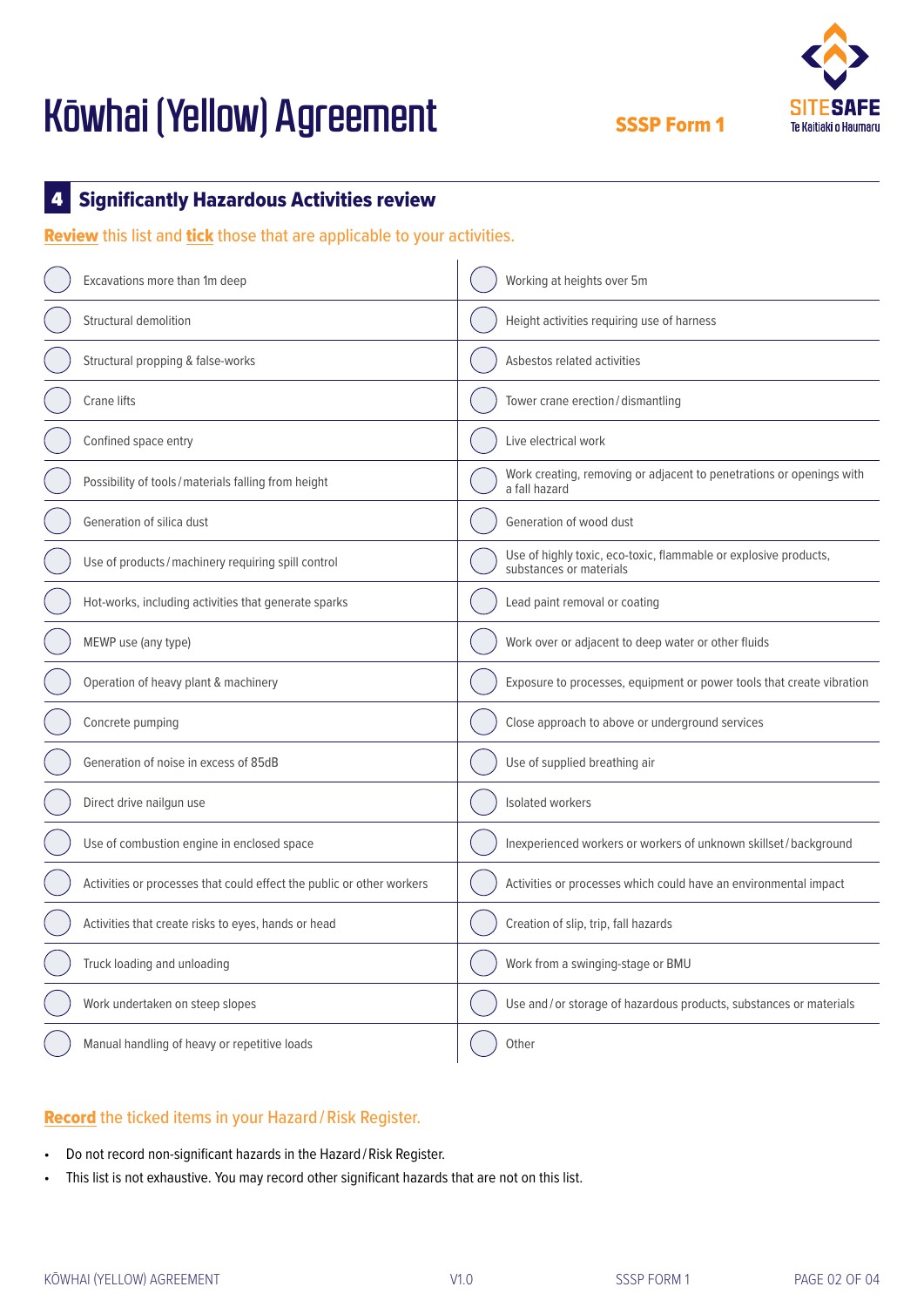SSSP Form 1

#### Critical Risk Activities Requiring a Safe Work Plan 5

The following activities require the development of a Safe Work Plan before the activity is begun.

- All activities that come under WorkSafe NZ "Particular Hazardous Work" listing will require a Safe Work Plan.
- Do not create the Safe Work Plan until it is needed.
- A Safe Work Plan may be one or a combination of the following Task Analysis, Job Safety Analysis, Safe Work Method Statement, Permit to Work, Safe Operating Procedure (this last must be made relevant to the site and project) or other methods as agreed with PCBU1.
- PCBU1 may require a Safe Work Plan for activities other than those listed here if they believe it would be beneficial.
- You may create your own Safe Work Plans for high risk situations that are not on this list.

### Check any activities that will require the development of a Safe Work Plan before the activity is begun.

| Operation of plant & machinery                           | Excavations more than 1.5m deep                                                        |  |  |
|----------------------------------------------------------|----------------------------------------------------------------------------------------|--|--|
| Structural demolition                                    | Erection/dismantling Scaffold over 5m                                                  |  |  |
| Structural propping & false-works                        | Height activities requiring use of harness                                             |  |  |
| Crane lifts                                              | Tower crane erection/dismantling                                                       |  |  |
| Confined space entry                                     | Live electrical work                                                                   |  |  |
| Possibility of tools/materials falling from height       | Work creating, removing or adjacent to penetrations or openings with<br>a fall hazard  |  |  |
| Generation of silica dust                                | Generation of wood dust                                                                |  |  |
| All asbestos related activities                          | Use and/or storage of hazardous products, substances or materials                      |  |  |
| Hot-works, including all activities that generate sparks | Use of products/machinery that require spill control including refueling<br>operations |  |  |

#### Risk Assessment Process 6

A Risk Assessment Process must be part of all records relating to high risk activities. Risk is the outcome of the likelihood of a hazardous event occuring and the severity of injury / illness should the event occur.

- 1. The hazards listed in the Hazard / Risk Register and in any Safe Work Plan must be assessed for level of risk both before any controls are applied (this is the base or 'initial' risk) and again after suitable controls have been identified. (This is the 'residual risk).
- 2. The goal is to ensure the residual risk is acceptably lower than the initial risk.
- 3. If the residual risk is not acceptable, revise and improve the controls until residual risk level is appropriate for the situation.
- 4. Note that some risk levels will / may be deemed unacceptable by PCBU1 so these will require significant replanning to reduce the risk appropriately.

Tick to indicate you have read and understood this section.